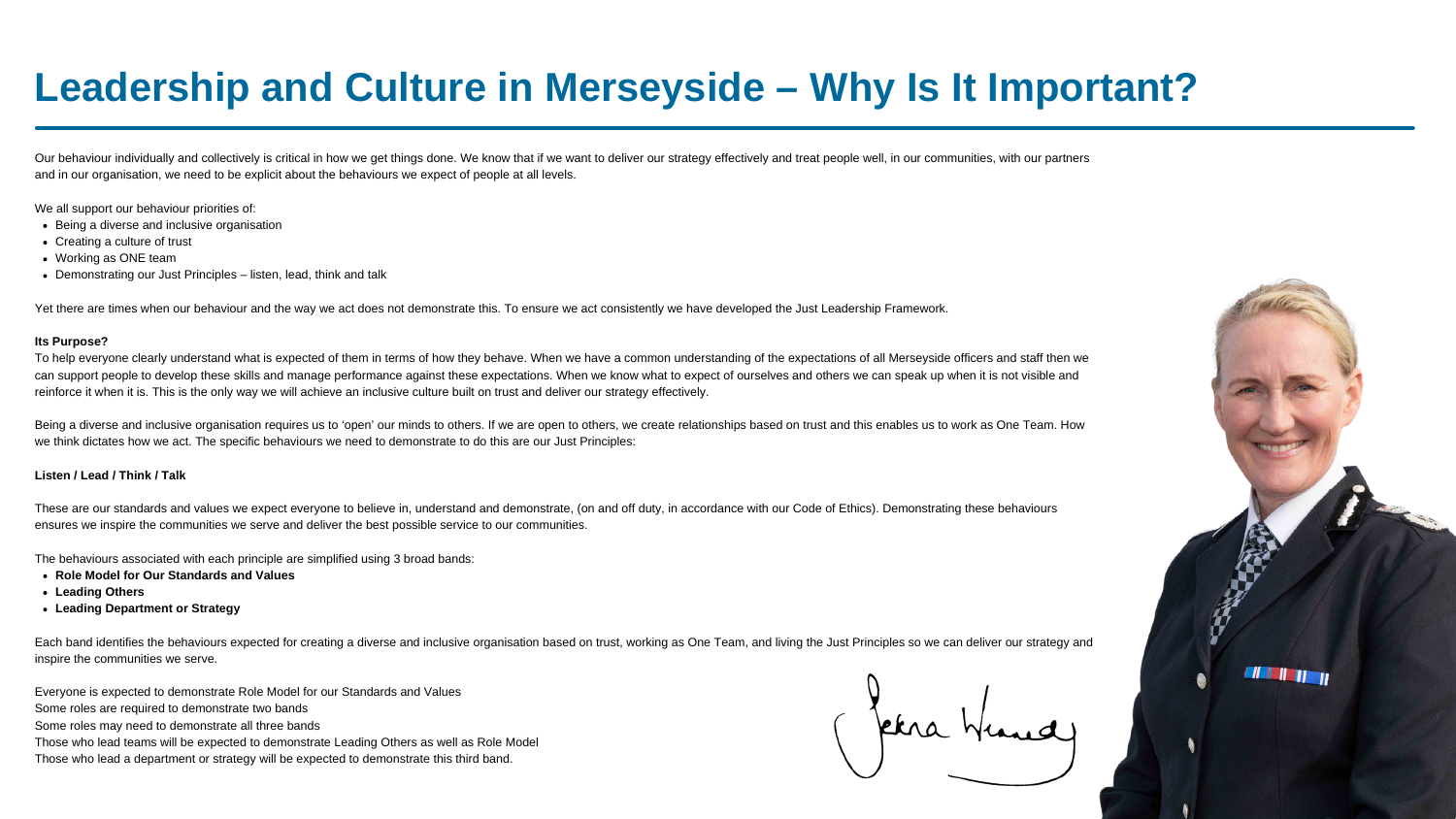# **Our Leadership Framework**

### **JUST LISTEN**

When we listen well, we are active, doing lots of things. Listening requires understanding emotions so we can show care & respect making it safe to speak – everyone is heard.

We must set direction & standards for ourselves first and be proud of who we are. Responsibility follows along with honesty and trust so we can all focus on doing our own job well.

**ACTIVE LISTENING CARE & RESPECT EMOTIONAL INTELLIGENCE**

### **JUST LEAD**

**PRIDE & DIRECTION RESPONSIBILITY TRUST – HONESTY & HUMILITY DELIVERY**

### **JUST THINK**

With confidence in ourselves we can ALL make decisions in our role, be open to improving, adapting plans, and embracing change that moves the organisation forward.

**MAKING DECISIONS CONTINUOUS IMPROVEMENT ADAPTING PLANS CHANGE**

# LEADERSHIP AND<br>MERSEYSIDE<br>POLICE

### **JUST TALK**

Talking and working together creates ONE team. We will enhance our ability to do this if we have the courage to speak up, sharing feedback and being open to new working relationships.

**TEAMWORK COURAGE-SPEAKING UP PERFORMANCE FEEDBACK RELATIONSHIPS/COLLABORATION**

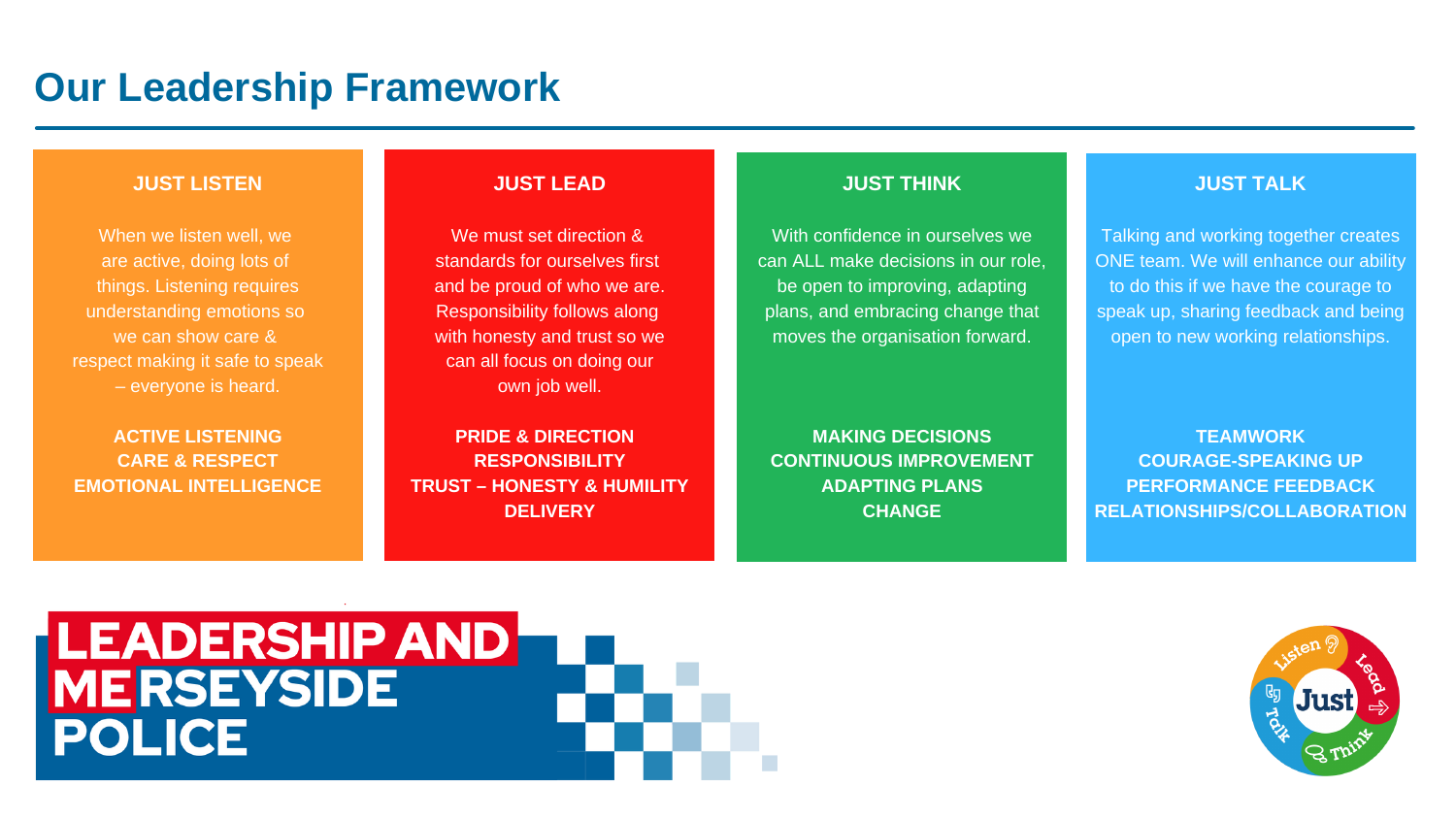# **A Role Model for our Standards & Values**

I am known as a role model. People talk about the good things I have done. People want to work with me.

## **JUST LISTEN JUST LEAD JUST THINK JUST TALK**

### **Teamwork**

I am enthusiastic about working with others, sharing my knowledge, skills & experience without being asked

### **Courage –Speaking Up**

I have courage, speaking up when things are wrong and challenging when people are left out, as well as supporting inclusion

### **Performance Feedback**

I talk about performance, regularly asking for feedback and giving others feedback to improve personal effectiveness

### **Relationships/Collaboration**

- I don't have emotional outbursts or stop speaking to people
- I have healthy self-esteem (feeling good about myself, knowing I deserve the respect of others)
- I notice emotions in others & adjust my behaviour appropriately

I build relationships, looking for relationships with people different from myself, so I learn and become a better person from their experiences



### **Active Listening**

I listen to understand, so:

- $\bullet$  I listen more than talk
- I don't judge what others say
- I am curious and ask for opinions

### **Care and Respect**

I value and care about others, this is seen in:

- my body language
- warmth towards others
- the time I give people
- the genuine interest I show

### **Emotional Intelligence**

I recognise and manage emotions:

### **Pride & Direction**

I have pride:

- in my work & environment
- attitude & behaviour
- appearance
- honouring commitments

### **Responsibility**

I accept responsibility for my job and behaviour, consistently delivering the results and behaviours expected of me

### **Trust – Honesty & Humility**

I am honest, talking straight, but sensitive to the feelings of others so people trust me

### **Delivery**

I am capable, having the knowledge, skills and behaviour to do my job (or I have a plan to work towards this)

### **Making Decisions**

I make decisions and solve problems, giving people confidence in me

### **Continuous Improvement**

I look at ways to improve things, being proactive and getting support to implement my ideas

### **Adapting Plans**

I recognise the importance of learning - reviewing what went well and what could be better without blaming anyone or being defensive

### **Change**

I accept things change, so I ensure I ask questions to understand why so I can be positive and support change

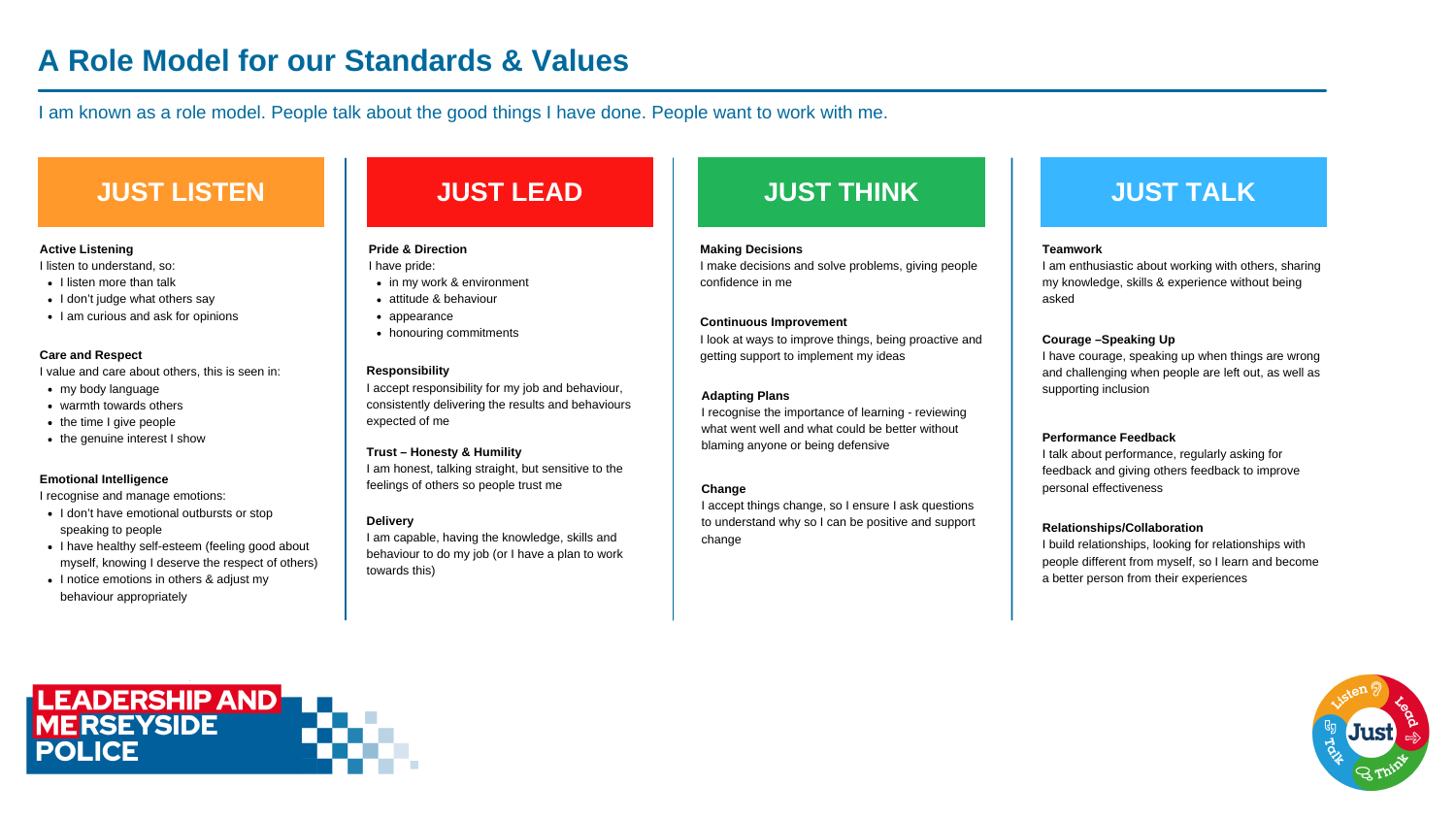# **Leading Others**

I am passionate about leading people and give this the time and energy to do it well. I recognise I deliver results by leading others, and this **IS** my job

# **JUST LISTEN JUST LEAD JUST THINK JUST TALK**

### **Teamwork**

I create teams that are truly diverse, implementing practices that drive this and remove excuses. I don't accept work done in isolation and challenge self interest

### **Courage – Speaking Up**

I consistently demonstrate that I am prepared to have conversations on difficult topics, and I actively support those who show courage to challenge

### **Performance Feedback**

- I ask open questions & know when to stop talking
- In groups I encourage conversations between people rather than just getting my point across
- In my meetings all opinions are listened to, ideas are not ignored, and people feel good about their contribution

I manage performance; people are aware of how I see their performance (strengths and improvements) and I am aware of what they need from me. My team is happy; they trust me to manage performance fairly

### **Relationships/Collaboration**

- I understand people's perception of me & the impact this has
- I work hard to understand the needs, feelings, and responses of others



I invest time to talk and build collaborative relationships for my team and me. I ensure I understand other's priorities and don't duplicate effort; working together and not in silos



### **Active Listening**

I am a skilled listener, so:

- my positive interactions develop trust & everyone feels included
- I regularly reflect on what it feels like to have an interaction with me

### **Care and Respect**

I respect everyone and my listening demonstrates this, so:

### **Emotional Intelligence**

I act on my emotional intelligence to create inclusive teams:

### **Pride & Direction**

I am proactive, setting out clear direction and agreeing plans with the team; people are engaged in what we are doing

### **Responsibility**

I clarify role expectations and communicate standards and outcomes so people can get on and deliver

### **Trust – Honesty & Humility**

I demonstrate humility - recognising I don't know everything, being prepared to ask for help and apologising when necessary

### **Delivery**

**I** build trust by giving people autonomy and focusing on removing blockers to delivery rather than taking over

### **Making Decisions**

I am confident and decisive in my own area; this gives my team confidence and other departments want to work with us

### **Continuous Improvement**

I encourage a learning mindset by regular informal reviews. People see the benefit of this approach as they can speak freely and own their own improvements

### **Adapting Plans**

I spend time planning and organising my role – using data & feedback to review progress, ensuring I have the skills to deliver. I can focus on the priorities & adjust and communicate changes

### **Change**

I am optimistic and energetic, challenging change so we get it right and then owning it (even if it's not my idea), so our people trust us and are secure in what we are doing